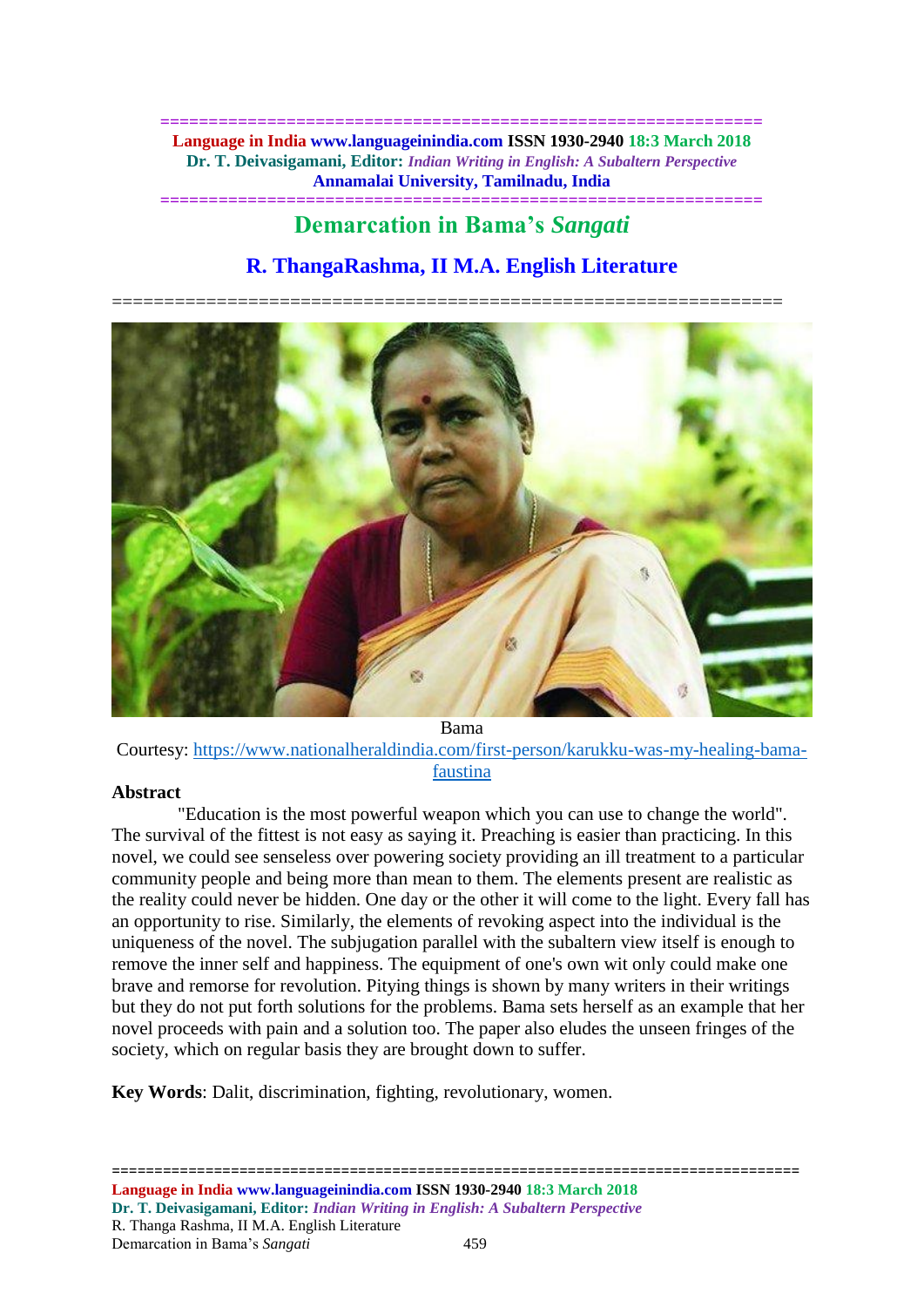#### **Dalit Women Subjected to Oppression Also by Their Own Men**

Dalit women have been subjected to oppression not only by the men and women belonging to the upper castes but also by their own men. Dalit women face double oppression, that is the patriarchal oppression and the caste oppression in its varied manifestations. Bama's Dalit perspective eludes the patriarchy works in case of women. Women are wage earners as much as men engaged in diverse forms of arduous, underpaid and unpaid jobs- ploughing, manuring, sowing, weeding, harvesting, digging wells, collecting firewood. More paradoxical is that men can be set free after work, meanwhile parallel to it is the woman who are forced to do work at the home also with no help by their men.

#### **Physical Torture**

There arises the issue of the physical torture such as sexual harassment and abuse in the place where they work. The superior caste people who are their employees often indulge in these lowly job. The rule within a boundary differs for both the opposite gender. The women are restricted. The women should not laugh or talk loudly; they are supposed to consume food only after their men consume the food. The highest form of suppression is she does not have the liberty to choose or marry the person she likes. The community and caste matters there and not the heart. The power of the name and fame resists which is predominant to the people.

#### *Sangati,* **as a Narrative of Personal Experience**

This novel *Sangati*, capsulate the author's own experience of working within a heterogeneous and oppressed society. This book itself stands as an autobiography of itself. The book is not voluminous but it throws its intensity within the heart of the readers. The imprints of the characters are not narrated. The house and home are the central and social identities and a community cultural form. The novel does not deal with a single person or their identity but the importance of domestic and material realities proceeds the peak of awareness in the minds. In this work *Sangati*, Bama blatantly renders the experiences of Paraiyar women including their gender discrimination, humiliation and also the abuse in something uncommon in the writings. Bama brings the Dalit writing not as a monotonous way but through a rise of agony and pain. The absolute essence of the pain could be only said by the sufferer, which is proved by this art as a rise in anger. This text opens up new perspective on the Dalit Women. She explores the image of her woman, a Dalit, a subjugated one. The elevation of lifting from low to high peak, the transformation in a female's life is been explored here. Every woman has trouble but these Dalit women are brought to the indepth of agony and pain.

#### **Husbands Oppressing Wives**

Other community or society women survive with certain limits, but these women have to survive along with their husband, within their caste and a cruel fenced circle. Here their depth of pain cannot be expressed in words too. These women are subjugated both in home and in society. She is a caste victim of the patriarchal society. Paati, Bama's grandma projects her radical views and resentment when she narrates the life story of her daughter who was beaten to death by her lustful husband. At the same time, the marginalized woman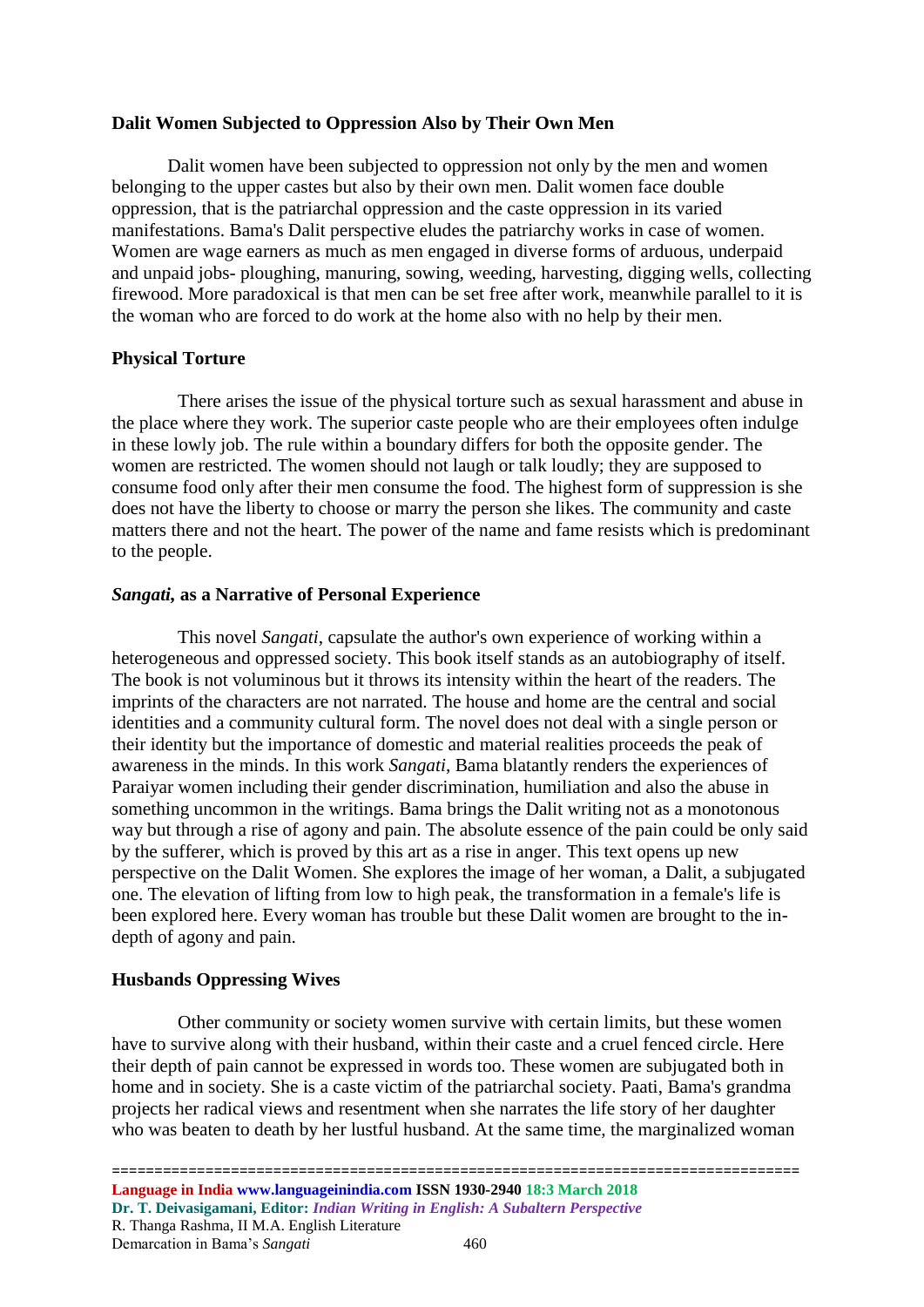rebels and raises as a reaction for the trauma she undergoes. This is something new and the voice of the voiceless is heard. The pain at the final level is not concentrated. From the childhood the pain is experienced and stated in this text. This protest is not a straight flow like water flowing through pipes. It's a stream line flow of river, has ups and downs. The depiction of the downtrodden subaltern people is pathetic.

#### **Young Girls Forced to do All Household Works**

The young girls are forced to look after all the jobs at home, "cleaning vessels, drawing water, sweeping the house, gathering firewood, washing clothes and so on" (Sangati 7). They are denied the right of education unlike her community boys who study in school. Gender roles are inscribed in the children right from their childhood. The girl child takes after the feeding. When the child falls ill the male gets special love and utmost care, meanwhile the girl child are not paid attention. Bama arises in anger questioning her society's tradition when she asks, "when Patti, aren't we human beings?". When Sappani says, "In these days, neither the girls nor the boys are going to look after you. If we work hard, we earn or own kanji(food)" It is an indication of the psychology of the philosophical transactions into a mind. Only when these people work hard to the core they are able to get a porridge, which could feed their daily stomach that would help them to survive.

#### **Education – Agent of Change**

"Education is the most powerful weapon which you can use to change the world." Bama with her construction of the work states the inability of a woman to not free herself from the clutches of the society and they are dominated. Their survival is hard yet they balanced them and tried to keep themselves happy. The spirit of searching happiness in what we do, even in suffering is something which every human has to learn. This may even create the positive vibe within the mind. Dalit woman is amazing because she manages to do all the jobs at a stretch. Her sustained consistent of energy and dedication is unlike men who do a monotonous job. When they return home they don't do work at home instead they move out to meet their friends for chatting. Bama exclaims, "Even machines can't do as much" (Sangati 78).

#### **Story of Mariamma**

*Sangati* traces the reality of the oppressed society by the upper castes towards Dalit women in terms of labor, exploitation and threat of rape. The story of Mariamma, Bama's cousin, speaks volumes of the helplessness. The Dalit Women always have the unsecured feel because of the upper castes people's torture where it is her own duty to safe guard herself. It is her responsibility to keep herself safe. The identity of a women is her purity. Once when her purity is collapsed or disturbed everything is shattered.

#### **A Journey for Dalit Towards Rebuilding Self-Esteem**

*Sangati* is different perception from rest of the writings. Because the Alma Mater of suffering is not the concentration but the result for the suffering the rise after the fall is credential here. The subjugation is not appreciated or accepted any more. The sense of questioning is evoked. This is a tool which helps to seek their own identity. It is elevating, motivating and inspiring for themselves. It is like adding ingredients for a dish which has to